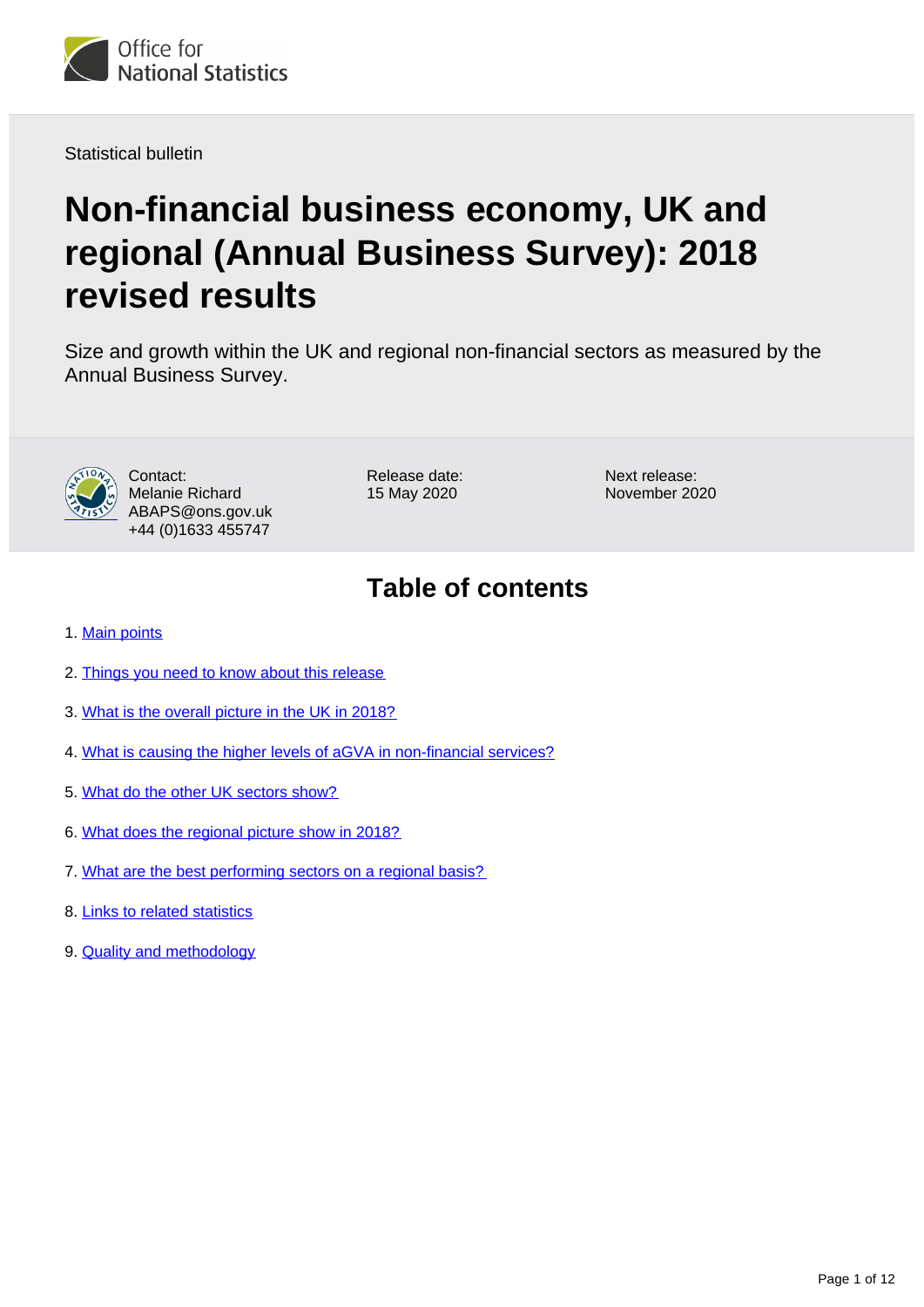## <span id="page-1-0"></span>**1 . Main points**

- In 2018, the approximate gross value added at basic prices (aGVA) of the UK non-financial business economy was estimated to be £1,273.5 billion; this was an increase of £51.2 billion (4.2%) compared with 2017.
- The estimate of aGVA represents the income (turnover) of UK businesses, less the cost of goods and services consumed in the production process (purchases); all four of the main sectors of the non-financial business economy (production, construction, distribution and non-financial services) continued to show growth in 2018.
- The non-financial services sector, which accounted for over half (56.9%) of total aGVA in 2018, increased by £34.0 billion (4.9%); professional, scientific and technical activities contributed the highest level of aGVA within this sector, increasing by £9.6 billion (5.8%) in 2018.
- Out of the 12 [UK regions](https://www.ons.gov.uk/methodology/geography/geographicalproducts/namescodesandlookups/namesandcodeslistings/namesandcodesforeurostatgeography), 8 regions experienced growth in aGVA; Wales experienced the largest percentage increase of £4.7 billion (13.8%) in 2018.
- The East of England, the West Midlands, the North West and the South West were the four regions decreasing year-on-year in aGVA; the largest percentage decrease was in the East of England where aGVA fell by £4.1 billion (3.7%).

## <span id="page-1-1"></span>**2 . Things you need to know about this release**

Users should note that a new contact email address will be in use from 1 July 2020. Any queries regarding the Annual Business Survey or Annual Purchases Survey should be directed to: **ABAPS@ons.gov.uk** 

### **Coronavirus (COVID-19)**

The collection of the data contained in this statistical bulletin has not been affected by the coronavirus (COVID-19) pandemic.

Our latest data and analysis on the impact of the coronavirus on the UK economy and population is now available on a [new web page.](https://www.ons.gov.uk/peoplepopulationandcommunity/healthandsocialcare/conditionsanddiseases) This will be the hub for all special virus-related publications, drawing on all available data.

The Office for National Statistics (ONS) has released a [public statement](https://www.ons.gov.uk/news/statementsandletters/covid19andtheproductionofstatistics) on the coronavirus and the production of statistics. Specific queries must be directed to the Media Relations Office.

### **Content of the bulletin**

The Annual Business Survey (ABS) covers the non-financial business economy, which accounts for approximately two-thirds of the UK economy in terms of approximate gross value added (aGVA). These data are the main source for understanding the detailed structure, conduct and performance of businesses across the UK.

This statistical bulletin includes both UK and regional analyses. The industries covered are: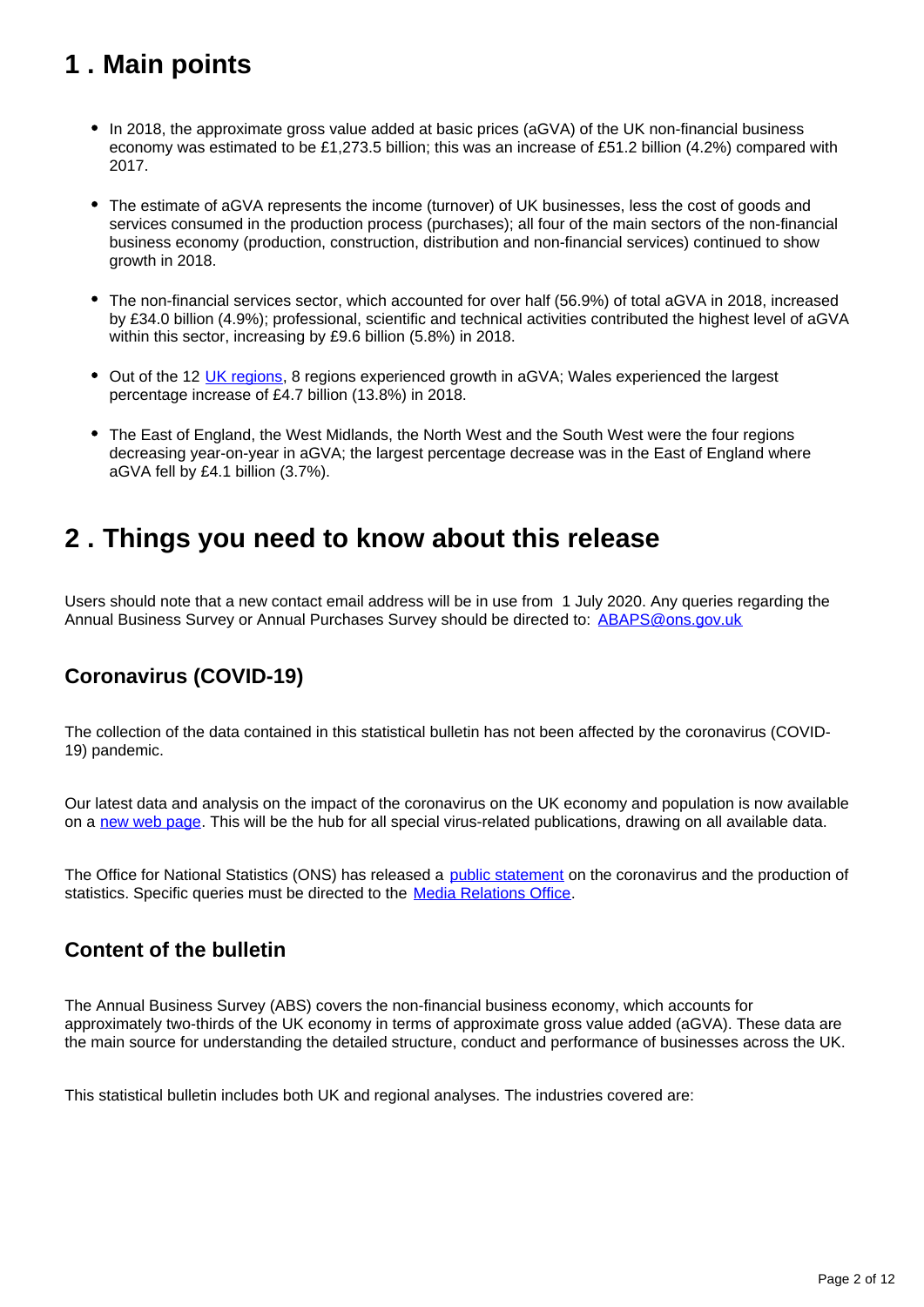- non-financial services (includes professional, scientific, communication, administrative, transport, accommodation and food, private health and education, and entertainment services)
- distribution (includes retail, wholesale and motor trades)
- production (includes manufacturing, oil and gas extraction, energy generation and supply, and water and waste management)
- construction (includes civil engineering, house building, property development and specialised construction trades such as plumbers, electricians and plasterers)
- parts of agriculture (includes agricultural support services and hunting), forestry and fishing
- please note that non-financial services exclude public administration and defence, public provision of education and health, all medical and dental practice activities, finance and insurance
- estimates published in this release include turnover, purchases, approximate gross value added (aGVA) and employment costs; an overview of aGVA and a comparison of the ABS and national accounts measures of value added can be found in the articles [What is aGVA?](http://www.ons.gov.uk/ons/rel/abs/annual-business-survey/2012-revised-results/info-agva.html) and [A Comparison between ABS](http://www.ons.gov.uk/ons/guide-method/method-quality/specific/business-and-energy/annual-business-survey/quality-and-methods/a-comparison-between-abs-and-national-accounts-measures-of-value-added.pdf)  [and National Accounts Measures of Value Added \(PDF, 462.3KB\);](http://www.ons.gov.uk/ons/guide-method/method-quality/specific/business-and-energy/annual-business-survey/quality-and-methods/a-comparison-between-abs-and-national-accounts-measures-of-value-added.pdf) all data are reported at current prices, so no adjustments have been made to account for the effects of inflation over time

### **Regional subset**

Regional ABS aGVA estimates in this bulletin are produced in accordance with the Nomenclature of Units for [Territorial Statistics \(NUTS\) classification.](https://www.ons.gov.uk/methodology/geography/geographicalproducts/namescodesandlookups/namesandcodeslistings/namesandcodesforeurostatgeography) This provides a single uniform breakdown for the production of regional statistics. Regional estimates in this release are produced at NUTS1 level for Wales, Scotland, Northern Ireland and the nine English regions.

Regional ABS estimates are produced by apportioning the survey return from each reporting unit to its individual local sites and then summing them to the regional level. Industry breakdowns at the UK level will therefore not necessarily match the UK level when aggregating the data from the regions. More information can be found under regional apportionment in **Section 5.8.2 of the ABS Technical Report**.

### **Revisions**

Revisions for the UK non-financial business economy in this release are for 2017 and 2018. Compared with the [previous release](https://www.ons.gov.uk/businessindustryandtrade/business/businessservices/bulletins/nonfinancialbusinesseconomyukandregionalannualbusinesssurvey/2018provisionalresults) published on 7 November 2019, there has been a downward revision of £3.6 billion (0.3%) in aGVA for 2017 and £12.0 billion (0.9%) in aGVA for 2018.

Revisions for the regional UK non-financial business economy in this release are for 2017 only. Compared with the [previous release,](https://www.ons.gov.uk/businessindustryandtrade/business/businessservices/bulletins/nonfinancialbusinesseconomyukandregionalannualbusinesssurvey/2017revisedresults) published on 16 May 2019, there has been a downward revision of £3.9 billion (0.3%) in aGVA for 2017.

We are also releasing today (15 May 2020) final 2018 estimates of energy, goods and services used by UK businesses, thereby publishing the purchasing patterns of UK businesses alongside the aggregate purchases data. The product values in the release have been constrained to the ABS data to provide a consistent picture.

## <span id="page-2-0"></span>**3 . What is the overall picture in the UK in 2018?**

In 2018, approximate gross value added (aGVA) of the UK non-financial business economy was estimated to be £1,273.5 billion. This was an increase of £51.2 billion (4.2%) in 2018 compared with 2017.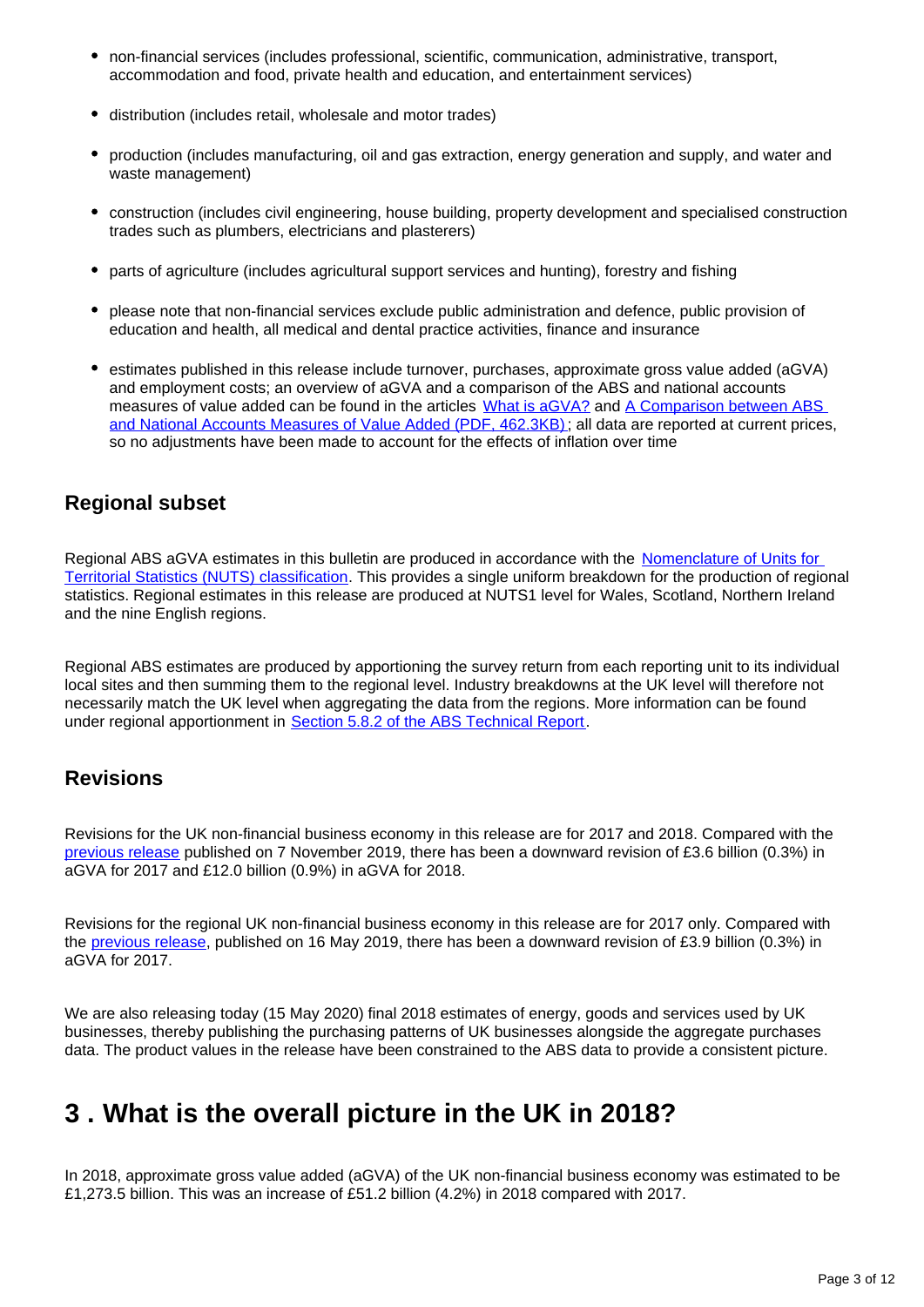The level of aGVA increased within each of the four main sectors of the economy in 2018: production, construction, distribution and non-financial services. Figure 1 shows that the non-financial services sector was the largest component of the UK non-financial business economy, accounting for £725.2 billion of total aGVA in 2018 (56.9%).

### **Figure 1 : Non-financial<sup>1</sup> services provides the largest contribution to UK aGVA**

### **UK non-financial business economy , aGVA by sector, 2018 <sup>1</sup>**

## Figure 1: Non-financial<sup>11</sup> services provides the largest contribution to UK aGVA

UK non-financial business economy<sup>^1^</sup>, aGVA by sector, 2018



#### **Source: Office for National Statistics-Annual Business Survey**

#### **Notes:**

- 1. UK non-financial business economy excludes crop and animal production; financial and insurance; public administration and defence; public provision of education; public provision of health and all medical and dental practice activities.
- 2. Agriculture (support activities SIC 01.6 and hunting and trapping SIC 01.7 only), forestry & fishing data are excluded from the above chart as the values are negligible on a comparable scale.

The main components of aGVA are turnover and purchases. At the UK level, turnover increased by £180.9 billion (4.7%) in 2018 compared with 2017, and purchases increased by £129.2 billion (5.0%). The greater rise in the level of turnover compared with purchases led to the increase in the aGVA.

All four main sectors showed growth in turnover, with distribution experiencing the largest increase of £89.9 billion (6.2%). All four main sectors also showed increased levels of purchases, with the largest change again coming from distribution, which showed an increase of £78.0 billion (6.4%).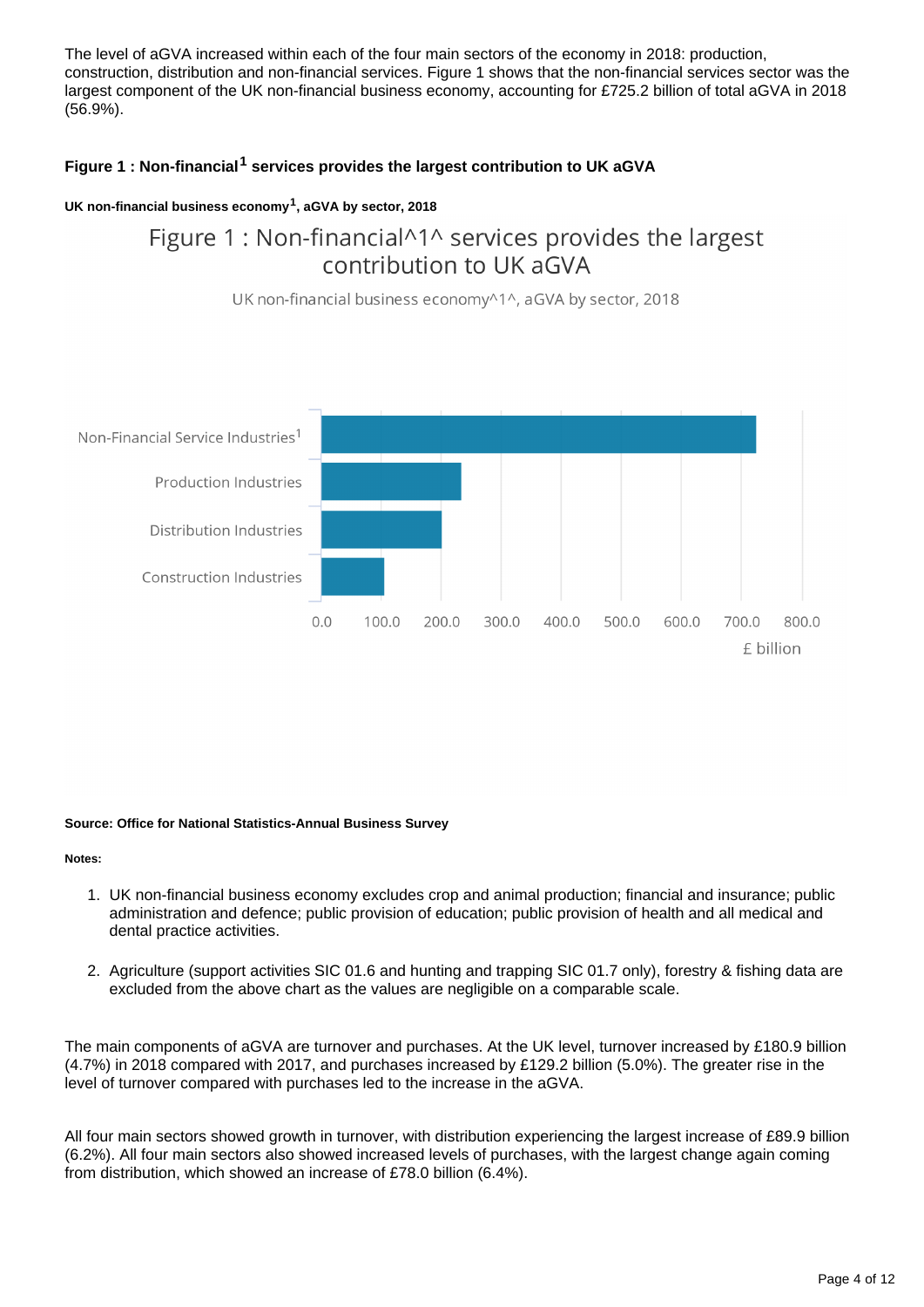### **Figure 2 : UK non-financial business economy , turnover and purchases, and resulting aGVA, <sup>1</sup>**

### **2008 to 2018**



2008 to 2018



#### **Source: Office for National Statistics-Annual Business Survey**

#### **Notes:**

1. UK non-financial business economy excludes crop and animal production; financial and insurance; public administration and defence; public provision of education; public provision of health and all medical and dental practice activities

Figure 2 shows that both turnover and purchases fell during the 2008 to 2009 economic downturn and, following this period, both followed a similar pattern of increase until 2013. Between 2013 and 2015, the levels of turnover and purchases started to decline again (specifically within production and wholesale because of falling oil prices), but since then turnover and purchases have increased, resulting in increases to the level of aGVA.

## <span id="page-4-0"></span>**4 . What is causing the higher levels of aGVA in non-financial services?**

Between 2017 and 2018, approximate gross value added (aGVA) in the non-financial services sector increased by £34.0 billion (4.9%).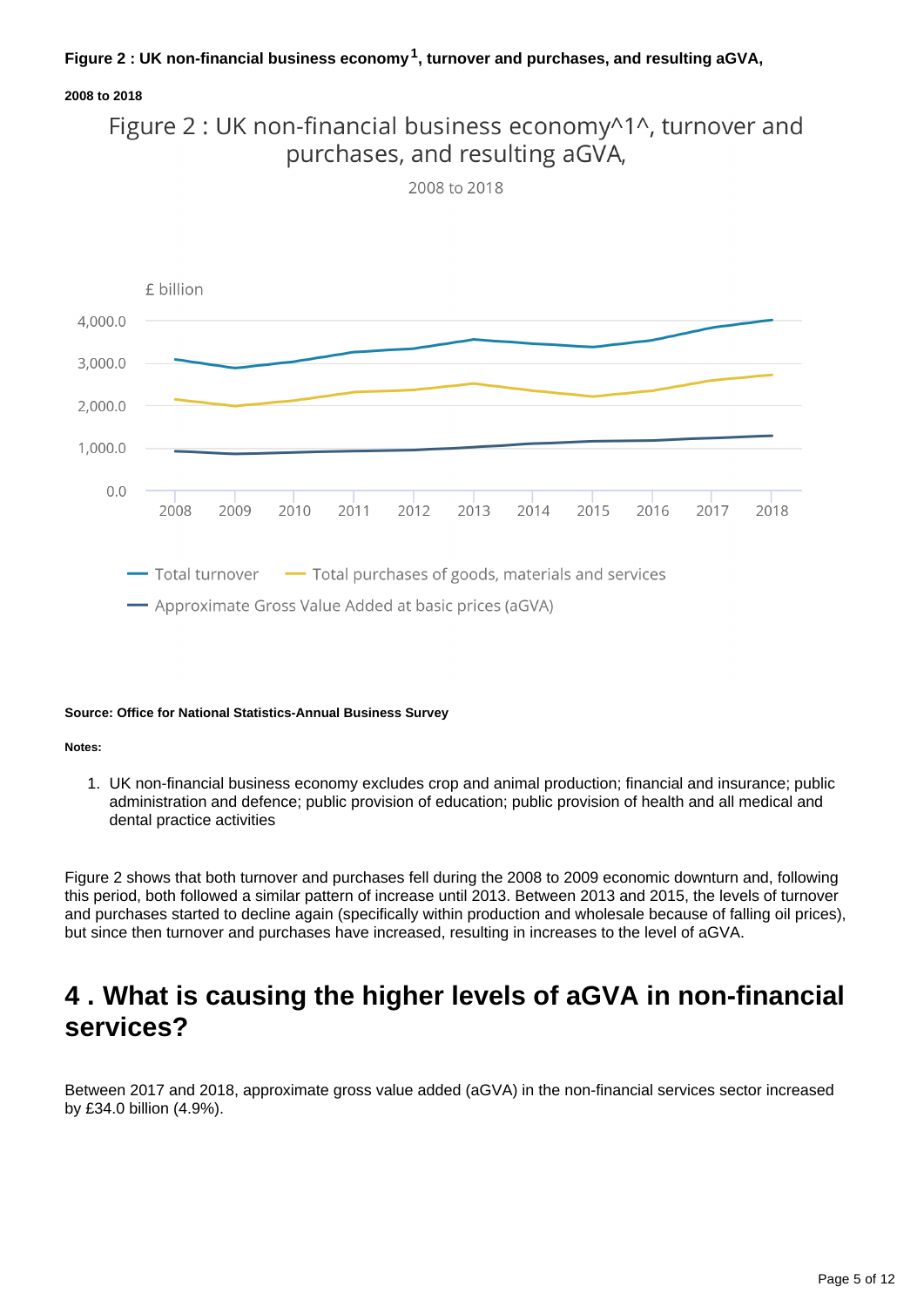Figure 3 shows the contributions from all sections within the non-financial services sector. The largest contribution to the level of aGVA within the sector came from professional, scientific and technical activities (section M), followed by administrative and support service activities (section N), then information and communication (section J). When combined, sections M, N and J accounted for £435.8 billion (60.1%) of total aGVA in the non-financial services sector.

### Figure 3 : Section M provides the largest contribution to the increase in non-financial services<sup>1</sup>

### **UK non-financial services<sup>1</sup>, aGVA by section, 2018**

### Figure 3 : Section M provides the largest contribution to the increase in non-financial services<sup>1</sup>

UK non-financial services<sup>1</sup>, aGVA by section, 2018



#### **Source: Office for National Statistics-Annual Business Survey**

#### **Notes:**

- 1. UK non-financial service excludes; financial and insurance; public administration and defence; public provision of education; public provision of health and all medical and dental practice activities.
- 2. Standard Industrial Classification (Revised 2007) includes the following sections: H Transport and storage; I - Accommodation and food service activities; J - Information and communication; L - Real estate activities; M - Professional, scientific and technical activities; N - Administrative and support service activities; P (part) - Education; Q - (part) Human health and social work activities; R - Arts, entertainment and recreation; and S - Other service activities.

As the largest contributor to the total, section M – professional, scientific and technical activities, showed an increase in aGVA of £9.6 billion (5.8%) in 2018 compared with 2017. Within this section, turnover increased by £15.4 billion (5.3%) and purchases increased by £6.3 billion (4.8%) over the same period. Section M covers a range of industries from legal and accounting activities to advertising and market research, and veterinary activities.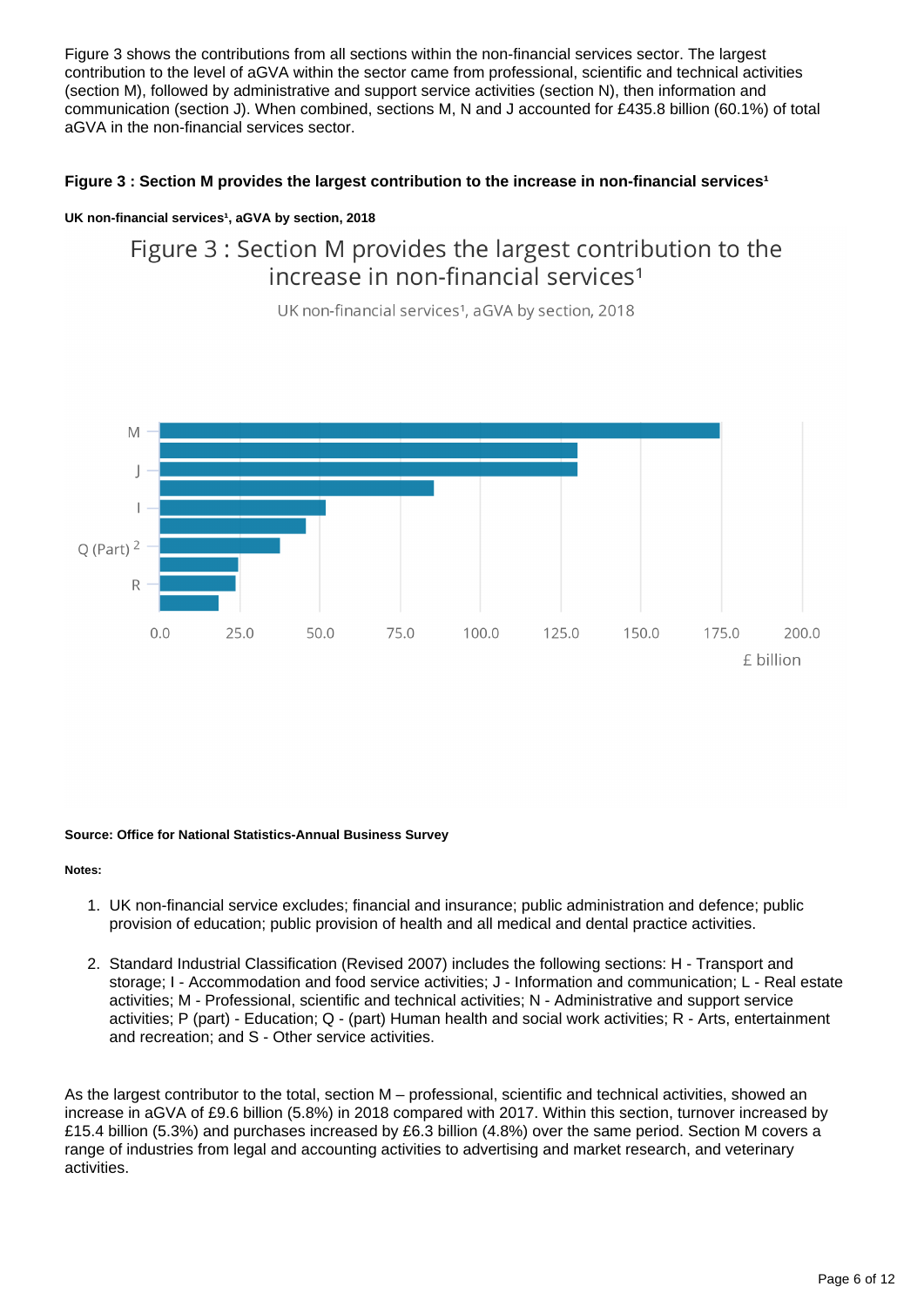## <span id="page-6-0"></span>**5 . What do the other UK sectors show?**

The level of approximate gross value added (aGVA) increased within each of the other main sectors of the economy in 2018: production, distribution and construction.

### **Production**

Within the production sector, aGVA grew by £4.1 billion (1.8%) between 2017 and 2018; it provided the secondlargest contribution to overall aGVA with £235.1 billion of the total level of aGVA.

Within production, manufacturing provided £169.8 billion (72.2%) of the aGVA. While manufacturing provided the largest contribution to the level in production sector aGVA, mining and quarrying showed the largest percentage growth, rising by 21.1% (£3.6 billion) year-on-year. This was largely from division 06 (extraction of crude petroleum and natural gas), which increased by 28.8% (£3.6 billion).

### **Distribution**

Between 2017 and 2018, aGVA in the distribution sector increased by £9.5 billion (4.9%) and contributed £203.1 billion to the level of the UK non-financial business economy aGVA.

Within distribution, retail provided £88.5 billion (43.6%) of the total, and wholesale provided £86.1 billion (42.4%). Retail provided the largest contribution to aGVA within the distribution sector. In terms of turnover, £910.8 billion (59.5%) of the sector's total came from wholesale. The levels in both turnover and purchases for wholesale have shown volatility for many years. Businesses, particularly within wholesale of solid, liquid and gaseous fuels, and related products, have cited the changes in oil prices, as the reason for some of this volatility.

### **Construction**

Between 2017 and 2018, construction turnover increased by £18.3 billion (6.8%), while purchases increased by £13.9 billion (8.3%). As a result, aGVA for the sector increased by £3.8 billion (3.6%).

### **Agriculture**

Within agriculture, the Annual Business Survey (ABS) covers only hunting, forestry, fishing and the support activities to agriculture. This part of agriculture showed a small decrease in turnover (1.4%) and an increase in purchases of 8.5% in 2018 compared with 2017. This led to a decrease in aGVA of 9.5% over the same period.

Figure 4 shows the contributions to UK aGVA from the production, distribution, construction and agriculture sectors and the sections or divisions that comprise them.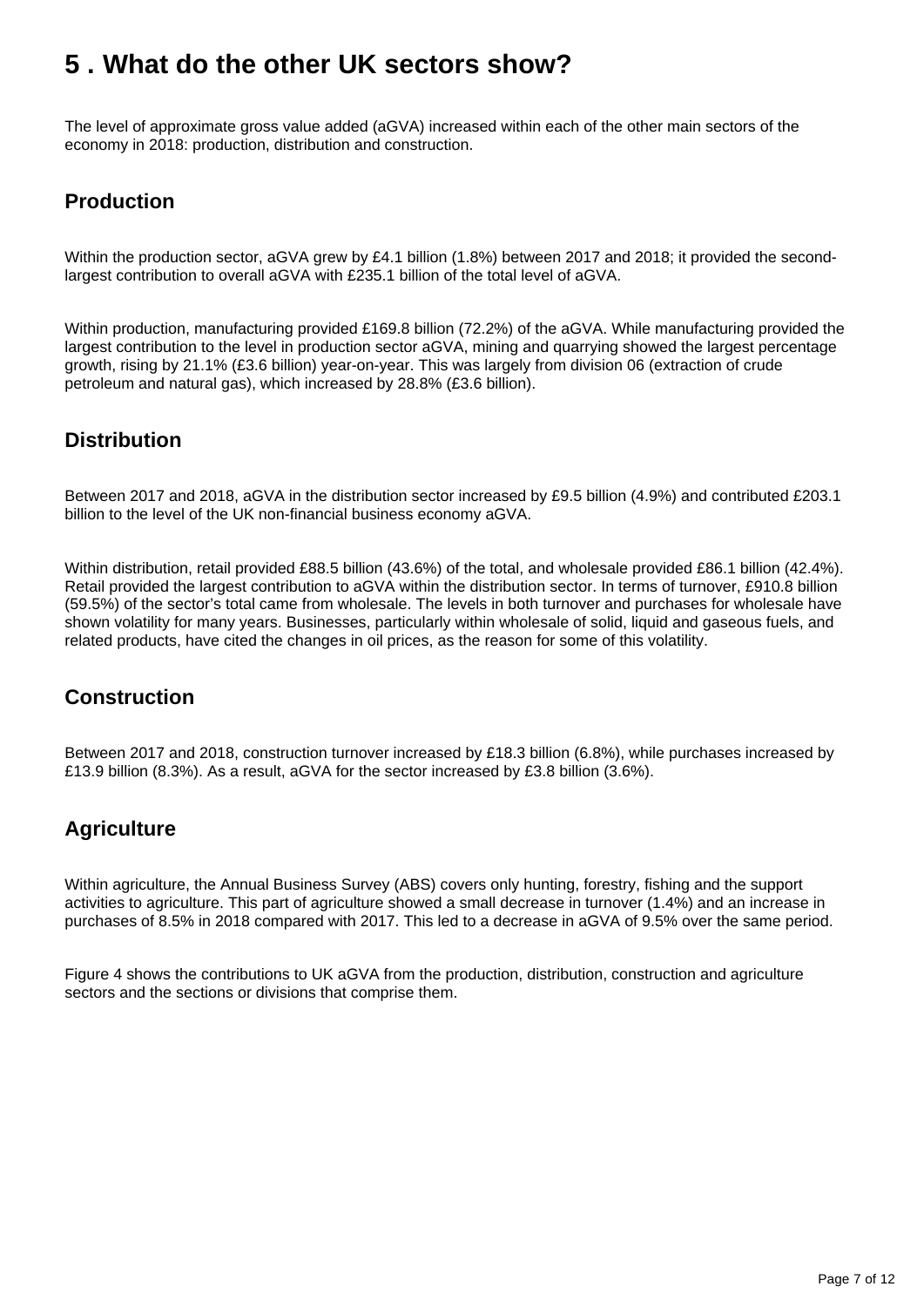### **UK aGVA by sector , section and division, 2018 <sup>1</sup>**

## Figure 4 : Within the other sectors, manufacturing provided the largest contribution to UK aGVA

UK aGVA by sector^1^, section and division, 2018



**Source: Office for National Statistics - Annual Business Survey**

#### **Notes:**

- 1. Agriculture (part), production, construction and distribution.
- 2. Agriculture (support activities SIC 01.6 and hunting and trapping SIC 01.7 only), forestry and fishing.

## <span id="page-7-0"></span>**6 . What does the regional picture show in 2018?**

Of the 12 UK regions, 8 regions experienced growth in approximate gross value added (aGVA) in 2018.

Wales experienced the largest percentage aGVA growth in 2018 of 13.8% (£4.7 billion); this was compared with a fall the previous year of 1.3%. The second-largest percentage growth was in Northern Ireland where aGVA increased by 10.9% (£2.5 billion).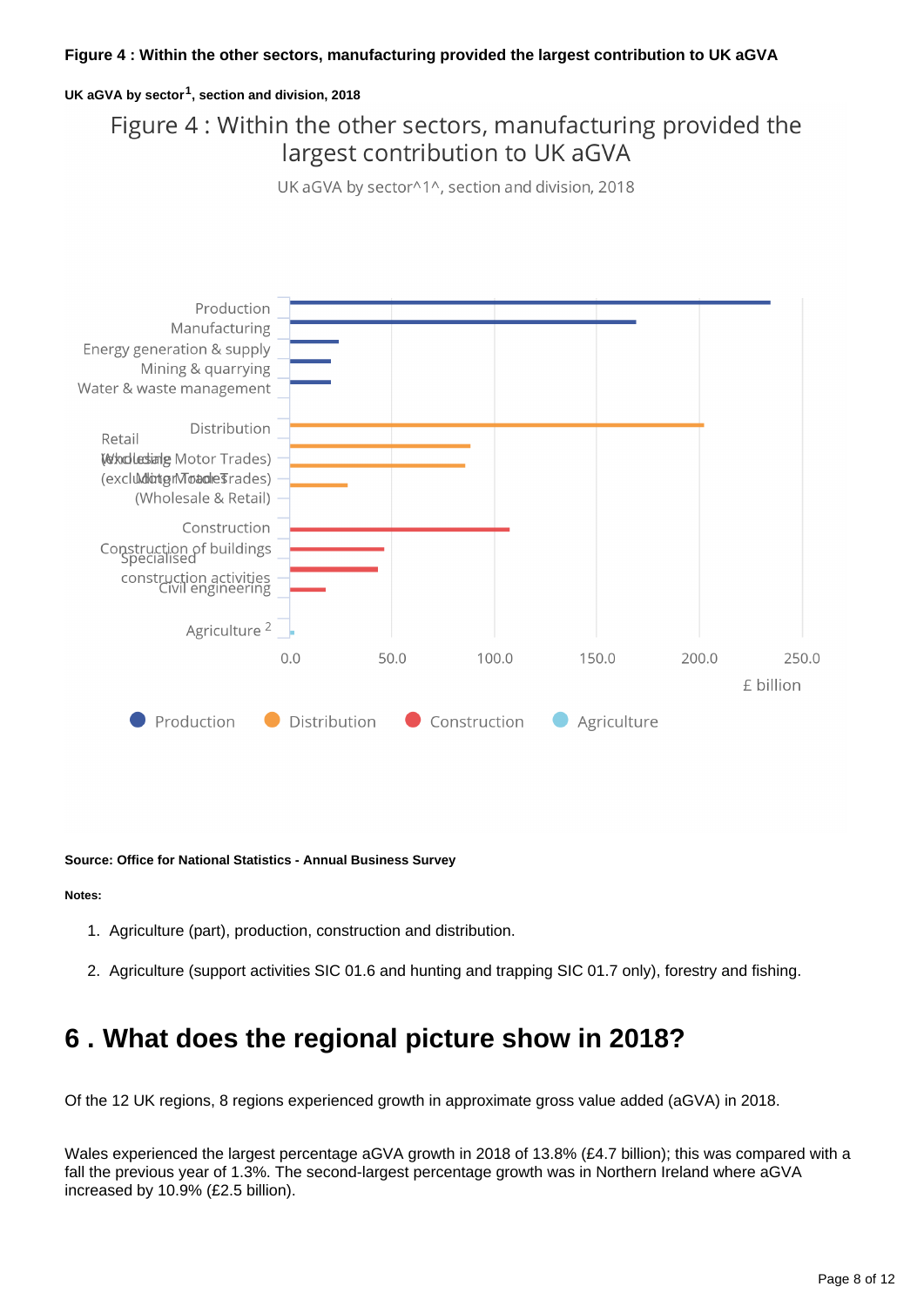The largest percentage decrease in aGVA was seen in the East of England, where it fell by 3.7% (£4.1 billion), followed by a fall in the West Midlands of 1.6% (£1.6 billion). Figure 5 shows the percentage growth in aGVA within each region of the UK in 2018.

### **Figure 5 : 8 out of the 12 UK regions experienced growth in aGVA, with the largest increase in Wales**

### UK non-financial business economy<sup>2</sup> aGVA by region<sup>1</sup>, 2018

### Figure 5: 8 out of the 12 UK regions experienced growth in aGVA, with the largest increase in Wales

UK non-financial business economy<sup>2</sup> aGVA by region<sup>1</sup>, 2018



#### **Source: Office for National Statistics - Annual Business Survey**

#### **Notes:**

- 1. The Nomenclature of Units for Territorial Statistics (NUTS) provides a single uniform breakdown for the production of regional statistics for the EU: NUTS1 Wales, Scotland, Northern Ireland and the nine English regions.
- 2. UK non-financial business economy excludes crop and animal products; financial and insurance; public administration and defence; public provision of education; public provision of health and all medical and dental practice activities.

Figure 6 shows aGVA, turnover and purchases ranked by their contribution to the UK's total aGVA. The three regions with the largest contributions to total aGVA were London, the South East and the North West. Together they contributed over half of the total aGVA, turnover and purchases in the UK non-financial economy in 2018.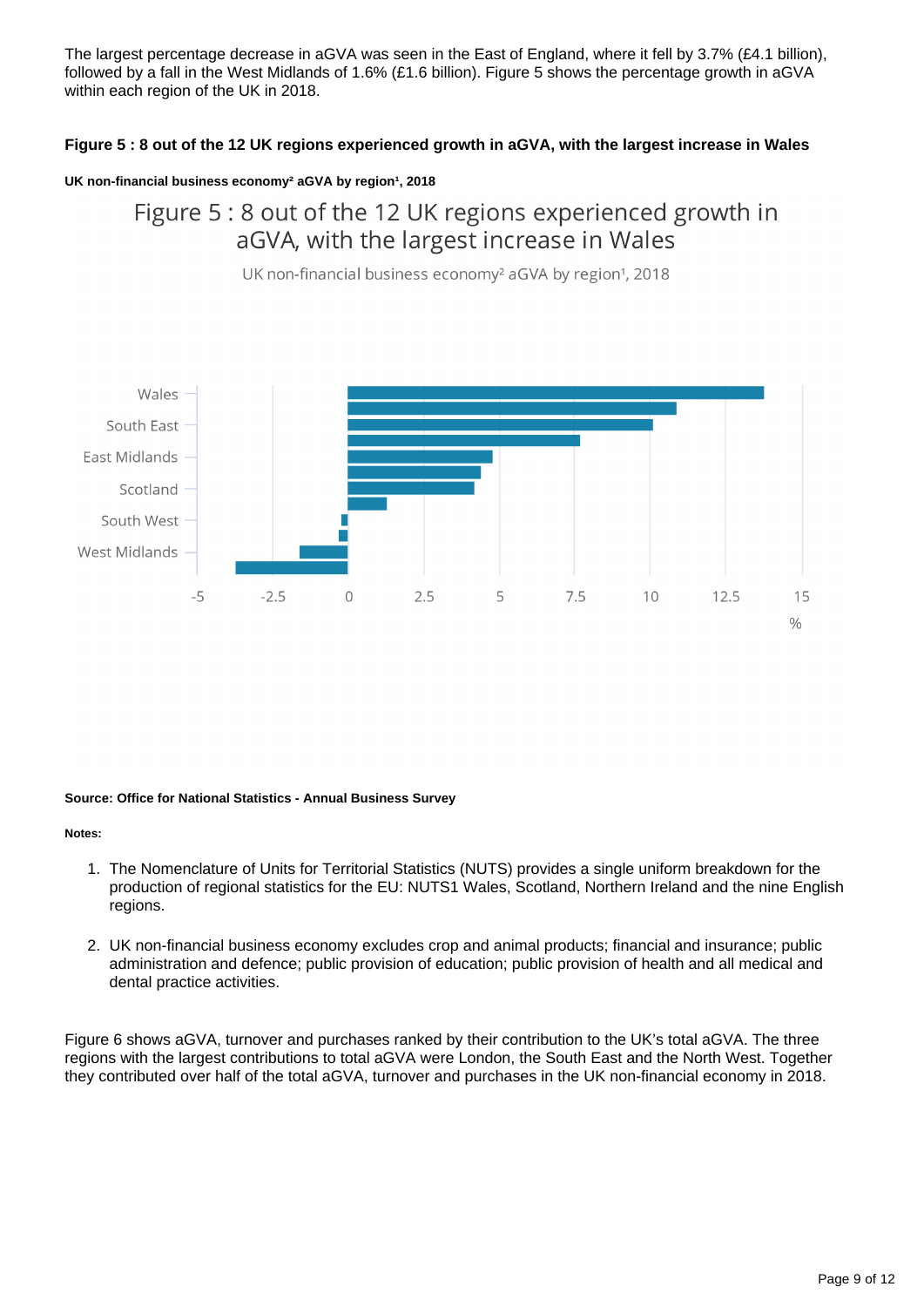### **Figure 6: London, the South East and the North West contributed half of the total aGVA, turnover and purchases**

### UK non-financial business economy<sup>2</sup> by turnover, purchases and aGVA by region<sup>1</sup>, 2018

### Figure 6: London, the South East and the North West contributed half of the total aGVA, turnover and purchases

UK non-financial business economy<sup>2</sup> by turnover, purchases and aGVA by region<sup>1</sup>, 2018



#### **Source: Office for National Statistics - Annual Business Survey**

**Notes:**

- 1. The Nomenclature of Units for Territorial Statistics (NUTS) provides a single uniform breakdown for the production of regional statistics for the EU: NUTS1 Wales, Scotland, Northern Ireland and the nine English regions.
- 2. UK non-financial business economy excludes crop and animal products; financial and insurance; public administration and defence; public provision of education; public provision of health and all medical and dental practice activities.

## <span id="page-9-0"></span>**7 . What are the best performing sectors on a regional basis?**

In terms of approximate gross value added (aGVA), Wales was the fastest-growing region in terms of percentage growth in 2018 compared with 2017. Looking at the sector composition within Wales, non-financial services increased by £2.6 billion (18.5%), distribution increased by £0.9 billion (16.9%) and construction increased by £0.6 billion (20.7%).

Figure 7 shows the sector composition of total aGVA for each region in 2018.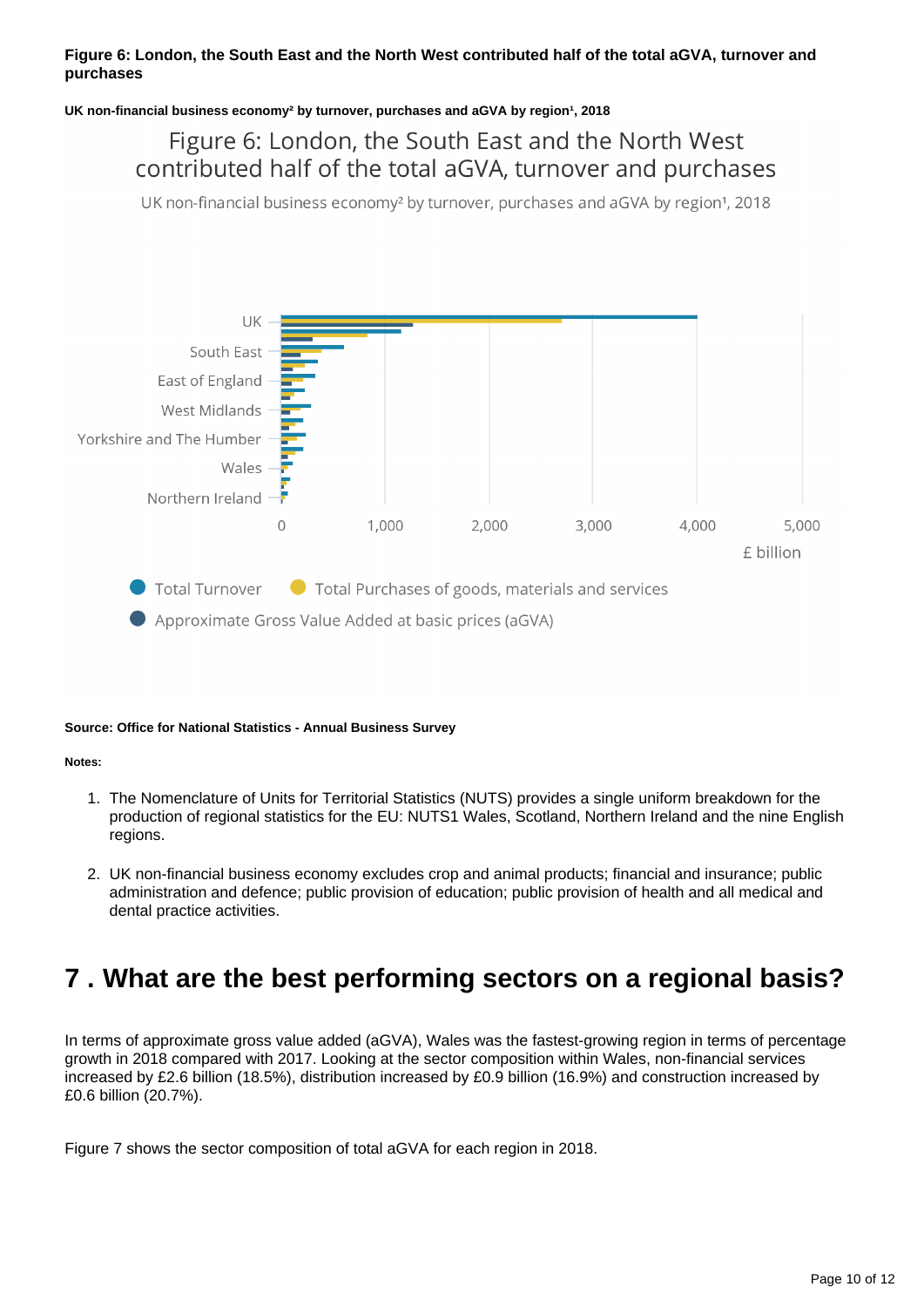### **Figure 7: The non-financial services sector was the largest contributing sector in each of the 12 UK regions<sup>1</sup>**

### UK non-financial business economy<sup>2</sup>, aGVA by region<sup>1</sup> and sector, 2018

### Figure 7: The non-financial services sector was the largest contributing sector in each of the 12 UK regions^1^

UK non-financial business economy^2^, aGVA by region^1^ and sector, 2018



#### **Source: Office for National Statistics-Annual Business Survey**

#### **Notes:**

- 1. The Nomenclature of Units for Territorial Statistics (NUTS) provides a single uniform breakdown for the production of regional statistics for the EU: NUTS1 Wales, Scotland, Northern Ireland and the nine English regions.
- 2. UK non-financial business economy excludes crop and animal products; financial and insurance; public administration and defence; public provision of education; public provision of health and all medical and dental practice activities.

The non-financial services sector was the largest contributor to levels of aGVA in each of the 12 regions in the UK. In London, non-financial services alone contributed £245.1 billion (78.1%) towards the region's total aGVA. The smallest contribution from non-financial services was in Northern Ireland with £9.8 billion (38.3%) of the region's aGVA.

Production was the second-largest contributing sector in most regions except in London, and the South East, where the distribution sector was the second-largest contributing sector. In Scotland, the contribution from the production sector towards the region's aGVA was the largest out of all 12 regions with £32.6 billion (33.3%), closely followed by Wales with £12.7 billion (32.5%).